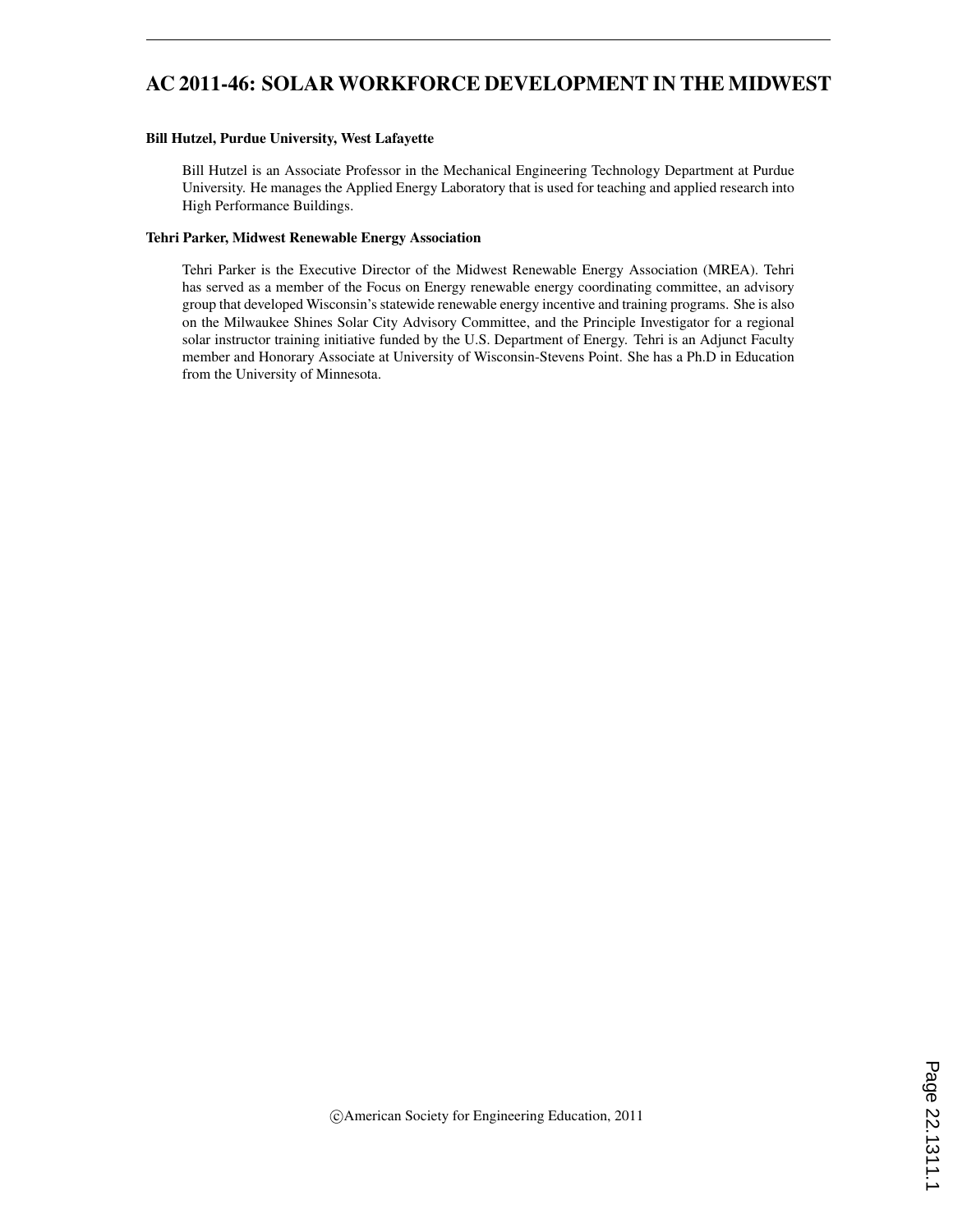# **Solar Workforce Development in the Midwest**

#### **Abstract**

Even in a difficult economy, "green jobs" is one sector of the workforce that is poised for rapid growth. Both homeowners and businesses are recognizing that energy efficiency and renewable energy are economically viable, good for the environment, and a necessary part of long term energy policy in the United States. As work in this area accelerates, one potential problem is a lack of personnel with training and expertise to work in these areas. To address this concern with respect to solar energy, the U.S. Department of Energy launched an aggressive project in 2010 to create and deliver a nationally normed model curriculum for solar thermal and solar photovoltaic workforce training. The goal is to accelerate market adoption of solar technologies by ensuring that high-quality installations are standard and to create sustainable jobs within the solar installation industry. This paper documents efforts to develop and deliver appropriate solar workforce training in the Midwest.

#### **Nationwide Solar Workforce Training**

The Solar Foundation, a non-profit advocacy group for the solar industry, completed its first national solar jobs census in 2010. The report indicates that there are 93,000 people who spend at least 50% of their time supporting solar related work in the United States, but the area is poised for rapid growth. Over the next 12 months, 50% of solar firms expect to add jobs. This will increase the overall solar employment to 120,000 people, an annual growth rate of over 25%. That is particularly significant for a troubled U.S. economy whose overall growth is expected to be around 2% over that same time period.<sup>1</sup>

Although solar jobs can be found in every state, regional hotspots do exist. Most solar jobs are located in the West, probably because of the sunny locale and the availability of financial incentives. California is home to roughly 30% of all solar companies in the U.S. The Northeast has the second most solar jobs, which is also made possible through incentives by states like New York, Vermont, and others. However, even regions like the Midwest are starting to show signs of solar job growth. Michigan is one state where the national solar jobs census showed large numbers of solar jobs. Wisconsin is another Midwestern state that supports a robust and growing solar industry. It is not surprising that solar industries do well in areas where financial incentives exist, either through a renewable portfolio standard, direct incentives to consumers, or policy measures like Feed-In-Tariffs.

The U.S. Department of Energy Solar Technologies Program does not seek job growth directly; instead it promotes the commercialization of solar technologies by addressing nontechnical issues that act as barriers. Market transformation efforts are underway is to identify and remediate a variety of shortcomings that inhibit wider adoption of solar technologies. Examples of current bottlenecks include consumer awareness, codes and standards, and limited educational opportunities.<sup>2</sup> Education is viewed as a key shortcoming and a number of initiatives are underway to provide training for experienced professionals, entry level jobseekers, code officials, and educators.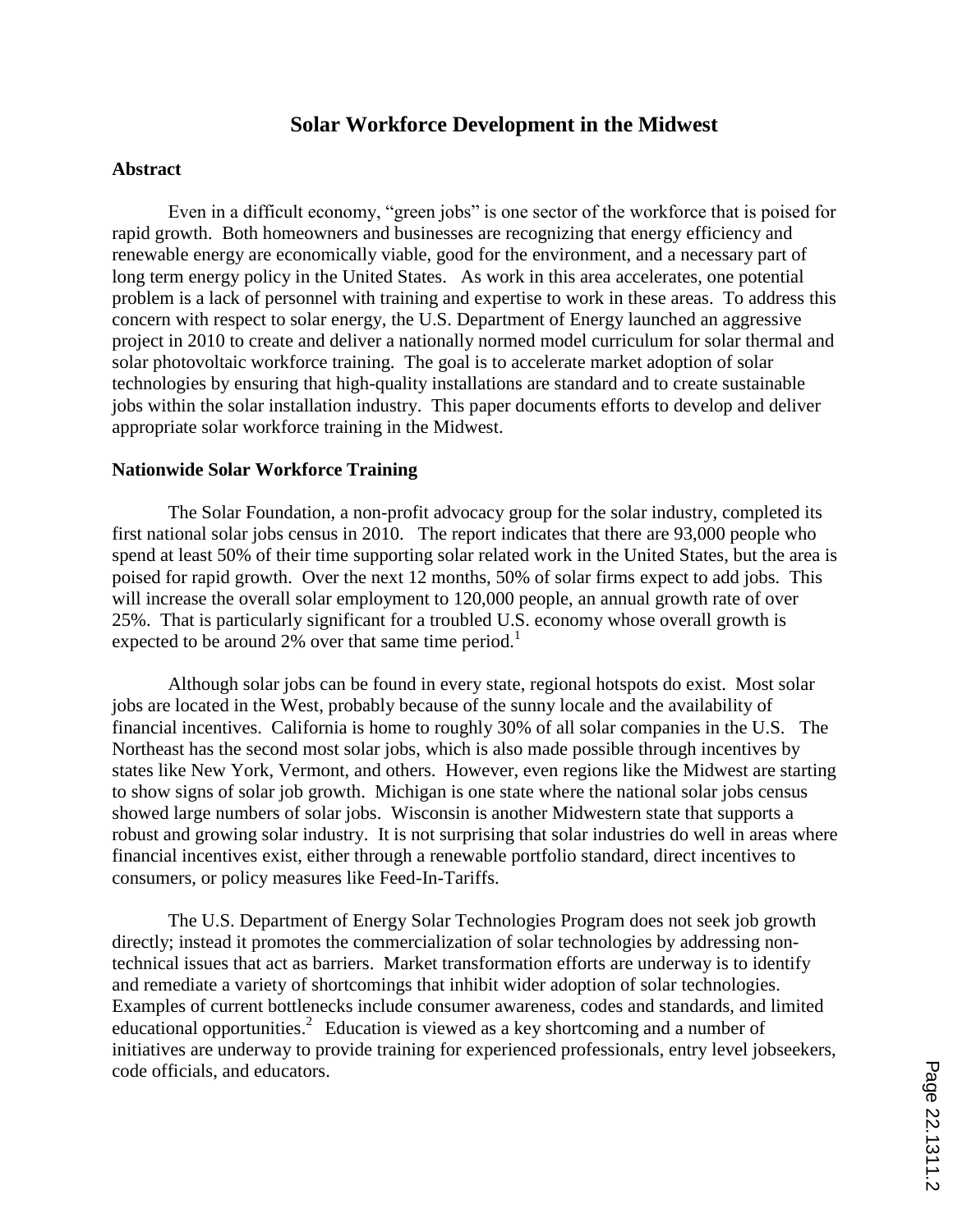The Nationwide Solar Instructor Training Network was launched by the U.S. Department of Energy in 2010 with \$10 million in American Recovery and Reinvestment Act Funds to address the challenges that educational institutions are facing in developing the training programs that meet the needs of the growing solar industry. The problems include a lack of highly qualified instructors, laboratory training facilities, and a nationally normed curriculum. There is also an expressed need for sharing best practices in the design and installation of solar photovoltaic and solar thermal systems because the technology is changing so rapidly.<sup>3</sup>

Figure 1 shows the ring-like structure of this nationwide effort to train solar instructors. The National Administrator is the Interstate Renewable Energy Council (IREC), which has a long involvement in the solar field and administers solar credentialing programs through the North American Board of Certified Energy Practitioners (NABCEP). IREC's role on this project is to convene solar experts and educators who will contribute to the development and dissemination of a nationally normed model curriculum for a variety of solar technologies.



**National Administrator** 

**Trained Solar Installation Workforce** 

Figure 1. An administrator leads the implementation of a nationally normed solar curriculum.

The second tier of Figure 1 is the Regional Resource & Training Providers who were specifically selected because of their existing infrastructure for solar education. These experienced organizations disseminate best practices and regionally specific training information to universities, community colleges, union chapters, and workforce development organizations who want to update or create new training programs. The ultimate goal is to provide infrastructure, in the form of both teaching materials and laboratory equipment, so that the local educational institutions shown in Figure 1 can train a highly qualified solar installation workforce.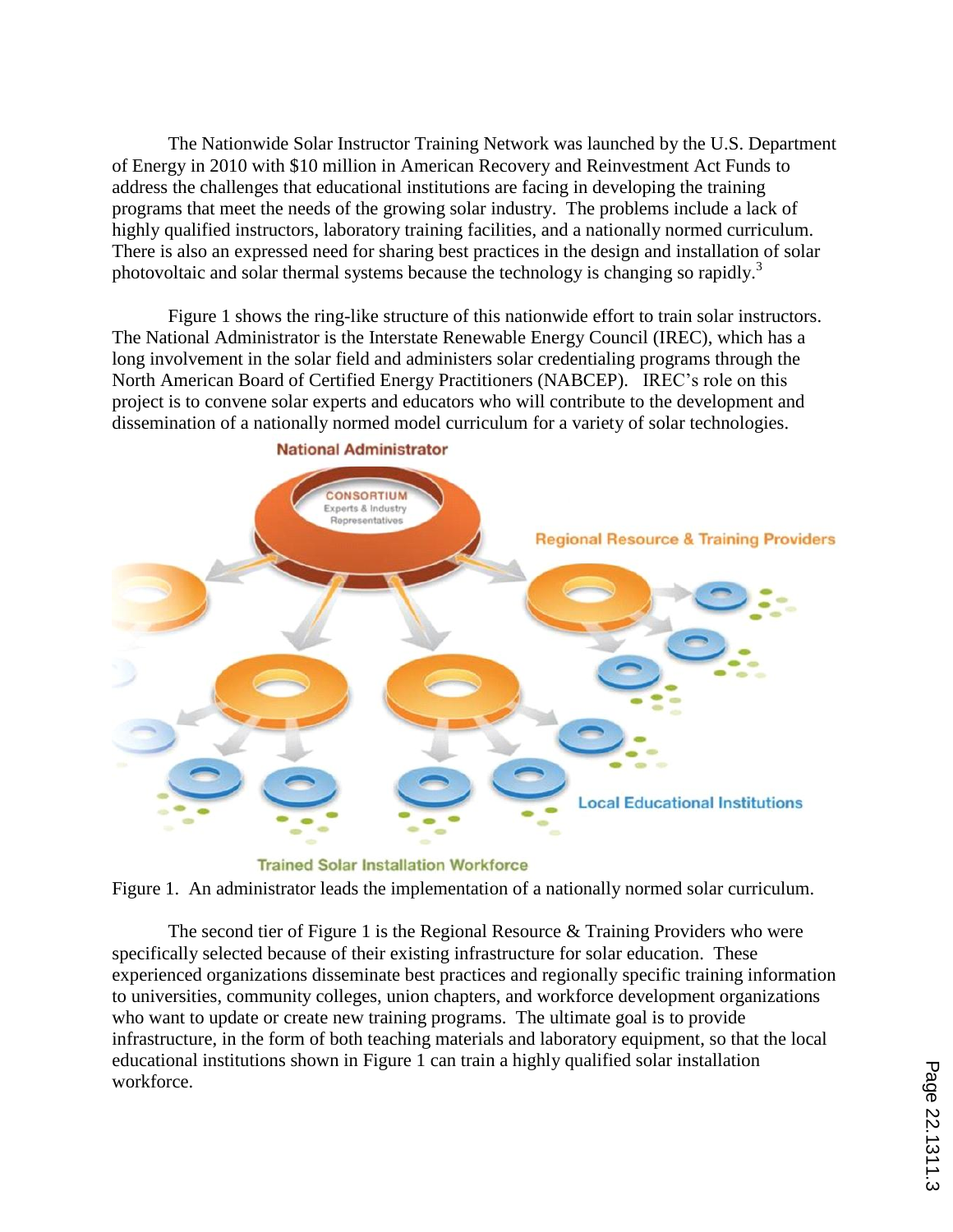Figure 2 is a map of the United States that identifies the 8 regions for the Nationwide Solar Instructor Training Network along with the lead organization in each region.<sup>3</sup> All 50 states are represented and an effort was made to place states with a similar solar profile in the same region. Most of the selections for regional leaders are not surprising. The Florida Solar Energy Center, which is a well-established leader in solar education and research, is coordinating training efforts for the Southeast region of the country.



Figure 2. The U.S. has 8 regions for solar workforce training.

Each region of the country has leeway in terms of structuring their efforts to develop and disseminate solar training expertise to local educational institutions. An internet-based training program might make sense because of the geographic spread of the Rocky Mountain region, which stretches from Kansas to Washington state. The Southern Mid-Atlantic region may elect more traditional training formats because it only encompasses a geographically compact are in Virginia and the Carolinas.

The remainder of this paper documents early efforts to develop, deliver, and evaluate solar training programs in Minnesota, Wisconsin, Iowa, Illinois, Indiana, Michigan, and Ohio. This Midwestern solar instructor training effort is being led by the Midwest Renewable Energy Association (MREA) of Custer, WI. A diverse coalition has been formed so that each state in the region has representation. It is a unique strength of the Midwest region that community colleges, non-profit organizations, universities, and industry partners are working as partners to build solar training capacity. Each group brings its own viewpoint and perspective that enhances the overall capabilities of the team.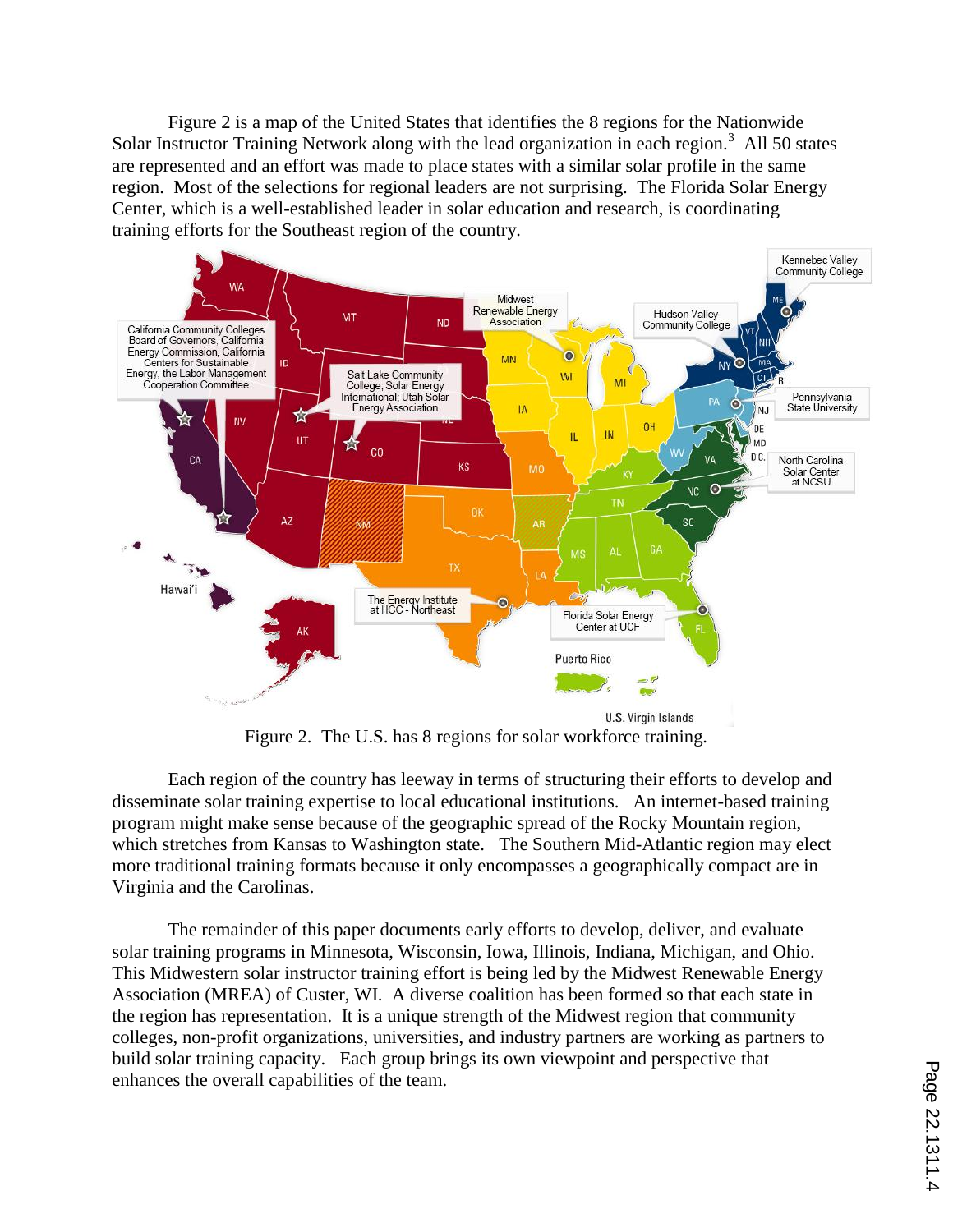### **Midwestern Solar Workforce Training**

The Midwest Solar Workforce Training Network (MSTN) has accomplished quite a bit in its first year of existence. The first key deliverable was the creation of a website that is used as a platform for sharing information about the project. http://www.midwestsolartraining.org/ is a hub for information about educational opportunities and all things solar in the Midwest. A home on the Internet is not is not particularly significant, but the wiki environment that has been created for sharing and developing new information is innovative and very effective.

The MSTN wiki is an open-use knowledge management system that is designed to encourage collaboration and discussion. It hosts information that is frequently updated, revised, and peer-reviewed. The wiki exists to develop course materials, teaching modules, and share solar network training resources. Working in conjunction with the wiki is a content manager, called Gallery, which hosts images, PowerPoint's, and course resources. While Gallery serves as a resource library, the wiki serves as a book. The book evolves as the courses and teaching modules sections are developed and refined.

The wiki environment is particularly helpful in the Midwest region. Even though the states are connected geographically, there is significant disparity in the quantity and level of sophistication of solar training that is available. The open web framework allows novice solar educators the ability to access regionally specific training materials that have been developed and tested over time. The concept also tests the limits of intellectual property in terms of how much information "competing" instructors are willing to share with each other.

Another key deliverable in the  $1<sup>st</sup>$  year of the project was hands on training for solar instructors from all Midwestern states. The training was adapted from a curriculum that already existed at the MREA for students pursing certification as NABCEP solar thermal or solar photovoltaic installers. Figure 3 shows the hands-on component of one weeklong course, where solar instructors worked to install full scale solar thermal systems. They were also trained on the wiki used for curriculum sharing. Four weeklong training sessions were delivered, two for solar photovoltaics and two for solar thermal systems. 48 instructors were trained in the first year.



Figure 3. Instructor training includes hands-on installations of solar thermal systems.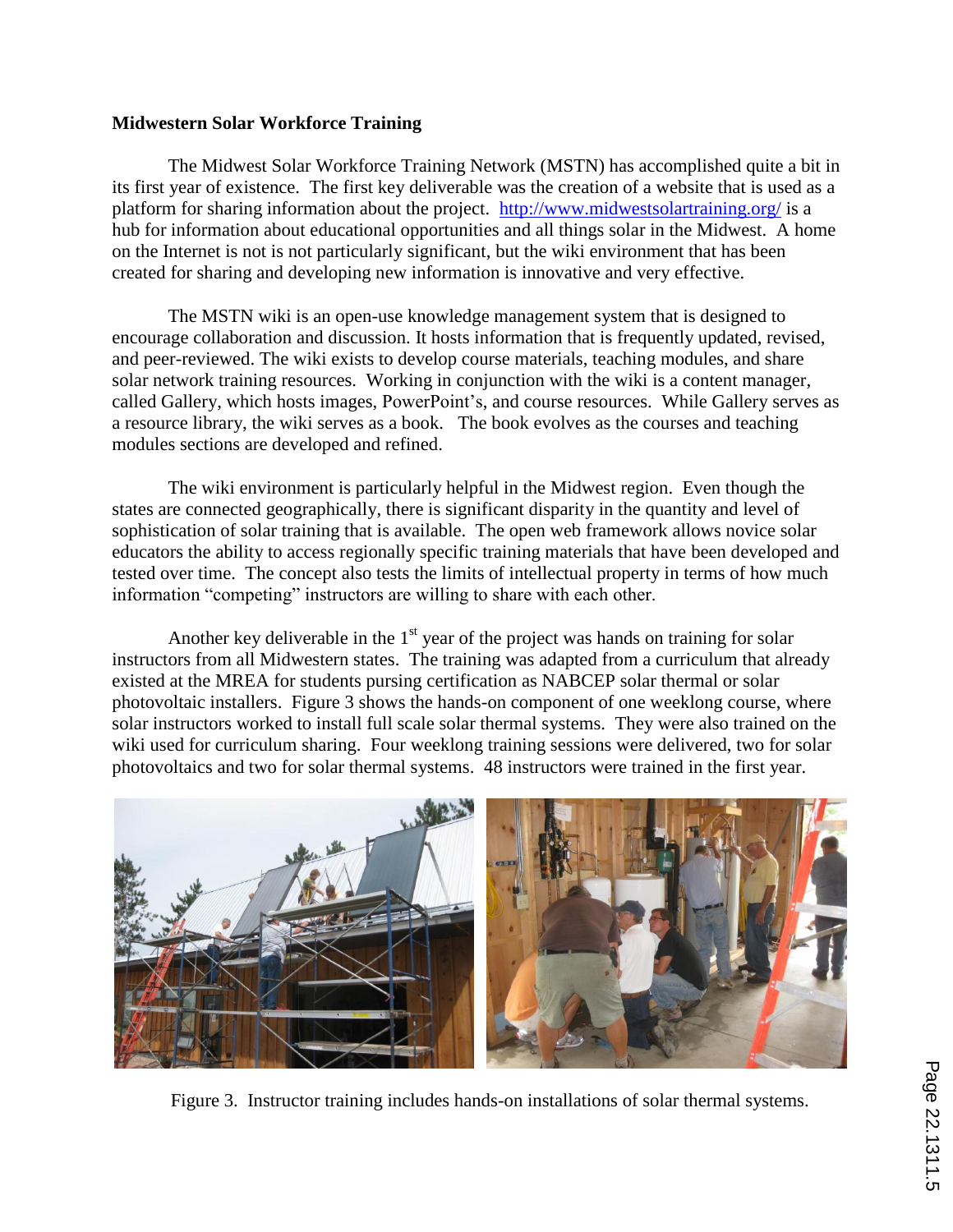Another accomplishment for the MSTN was the creation of a solar workforce advisory group for each state. The purpose of these groups is to advise MSTN on the solar workforce needs for each state. Figure 4 shows the diverse advisory group created for one Midwestern state. Representatives from community colleges (educators) and workforce organizations directly involved in training solar installers was important for getting firsthand information on the status of current training efforts. Solar installers and venture capitalists pursuing new projects in the state provided insight into employment opportunities for those trained by the program. Finally, representatives from state government provided a perspective on solar activities and incentives across the state.



Figure 4. A diverse solar workforce advisory group was created.

# **Future Work**

Now that the Midwest region has created the basic framework for developing and delivering solar workforce training, there is an opportunity for longer term strategic planning. It has been recognized that not all states need the same type of solar training. For example, it is expected that small Feed-In-Tariffs that have been implemented in one state may create a demand for more solar photovoltaic training as opposed to solar thermal.

Another issue is the quantity of training. There is a keen awareness of the need for solar workforce training that leads to jobs. There is no point in offering instructor training and developing teaching laboratories unless there is a demand for graduates who want to work in the solar industry. Thus, an effort is underway to quantify market demand and define solar training programs that make sense on a state-by-state basis.